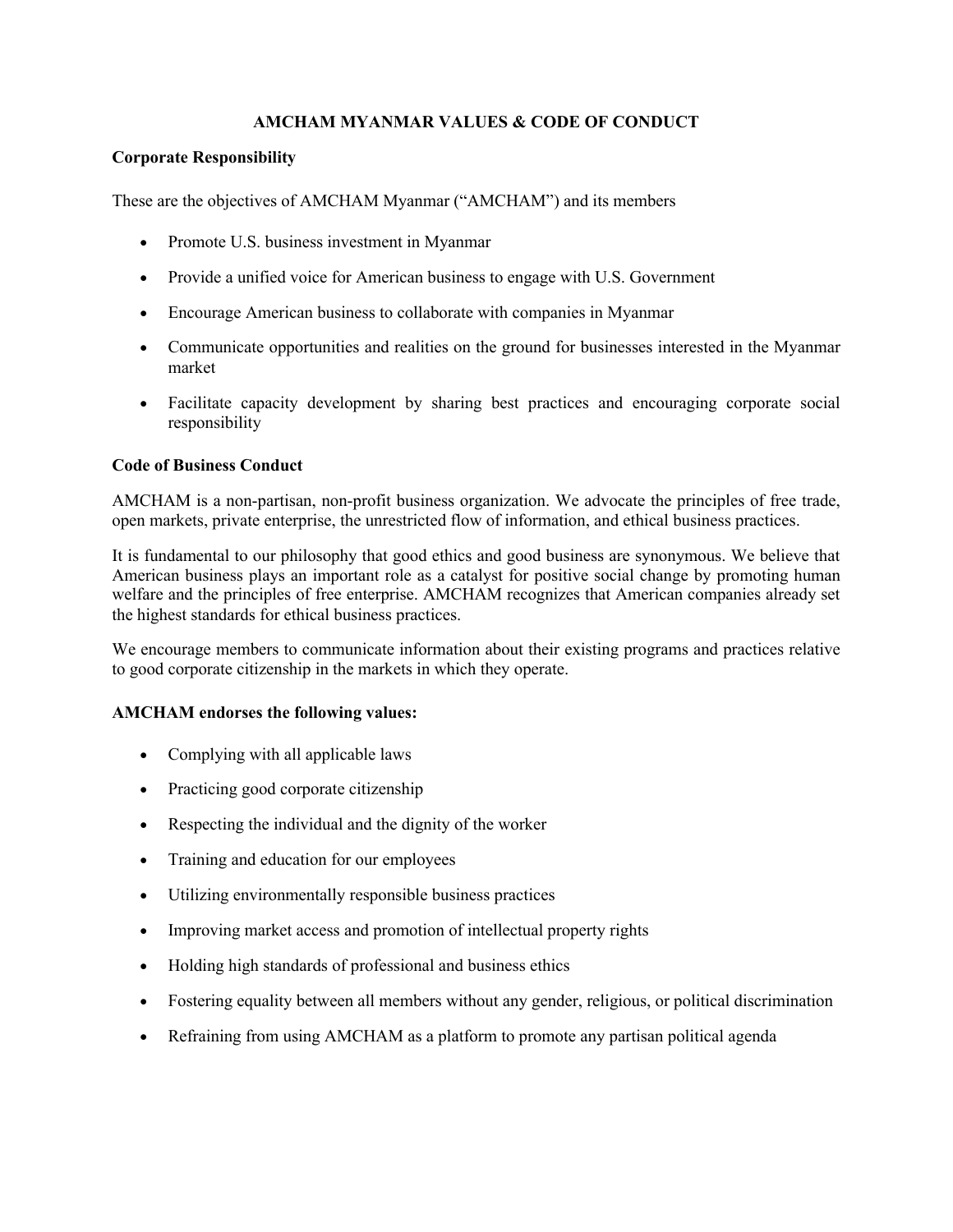### **MEMBER CODE OF CONDUCT**

AMCHAM MYANMAR ("AMCHAM") represents and promotes US business interests and values. As such, we require our members to maintain the following values:

- Maintain the highest degree of professional ethics and personal integrity.
- Uphold transparency, good governance, and respect for the rule of law in conducting business.
- Demand the highest degree of respect for one another in meetings and other interactions.

We expect all members and their designated representatives ("Members") to abide by the following **Member Code of Conduct** within AMCHAM:

1. We do not tolerate discrimination, disrespectful or threatening behavior of any type between or toward any individual or organization engaged with AMCHAM (a "Person").

2. Should any Person feel that they that a Member acted in an adverse manner toward them, the Person should contact a Member or an AMCHAM employee or Governor about the matter. Such complaints will be referred to the AMCHAM Board of Governors (the "Board") for and inquiry and action, if necessary.

3. It is not necessary for a formal complaint to be made against a member for failure to comply with this Code of Conduct. The Board reserves the right to act against any Member found to be non-compliant with this Code of Conduct.

4, After the inquiry has concluded, if a complaint made against a Member is substantiated, AMCHAM reserves the right to remove the Member from all leadership positions and/or to cancel their membership in AMCHAM without liability to AMCHAM to refund any amount of their membership fees. A simple majority vote of the Board can be used to take disciplinary action.

4. This Code of Conduct includes but is not limited to the following:

- to not act in a way that is injurious or prejudicial to the character, interests, or reputation of AMCHAM;
- to respect confidentiality requirements and privacy policies of AMCHAM;
- to be absolutely transparent in all financial matters related to AMCHAM;
- to be courteous and respectful at all AMCHAM events, meetings or activities by communicating with other Members is measured, reasonable, professional manner, devoid of personal comments meant to cause injury or ill will. This includes not using, malicious, inflammatory, abusive, defamatory, injurious, threatening, discriminatory, or demeaning ("Unseemly") language toward another Member.
- to refrain from using any platform, including email, phone, SMS, messenger app, or social media, to make unseemly comments or statements in relation to AMCHAM or its Members.
- to abide by the AMCHAM constitution and any conflict-of-interest guidelines or other policies and codes as may be issued or updated from time to time.